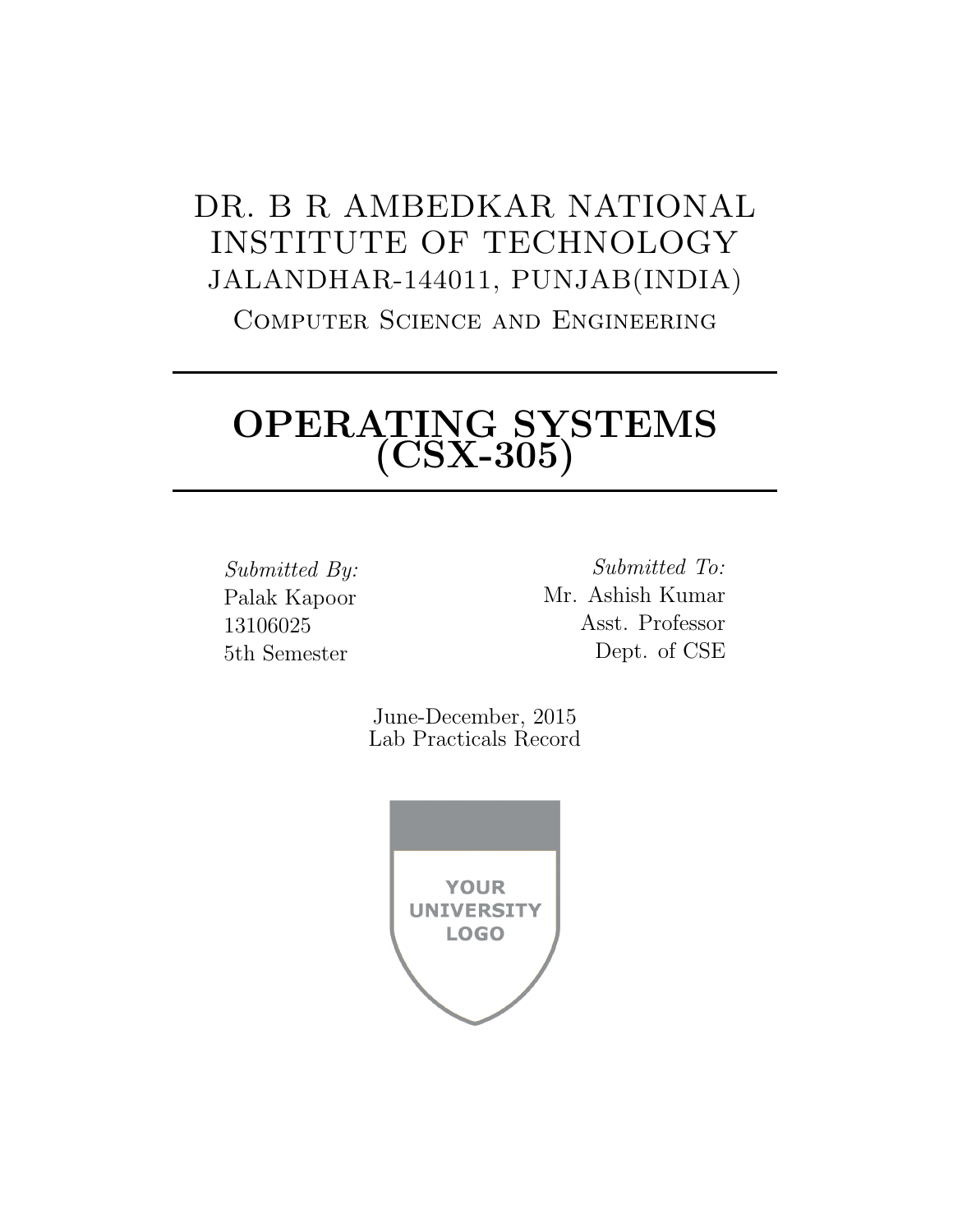#### Abstract

Your abstract.

### 1 Introduction

Your introduction goes here! Some examples of commonly used commands and features are listed below, to help you get started.

If you have a question, please use the support box in the bottom right of the screen to get in touch.

## 2 Some LAT<sub>EX</sub> Examples

#### 2.1 Sections

Use section and subsection commands to organize your document. LATEX handles all the formatting and numbering automatically. Use ref and label commands for cross-references.

### 2.2 Comments

Comments can be added to the margins of the document using the todo Here's command, as shown in the example on the right. You can also add inline comments too:

This is an inline comment.

### 2.3 Tables and Figures

Use the table and tabular commands for basic tables — see Table 1, for example. You can upload a figure (JPEG, PNG or PDF) using the files menu. To include it in your document, use the includegraphics command as in the code for Figure 1 below.

#### 2.4 Mathematics

LATEX is great at typesetting mathematics. Let  $X_1, X_2, \ldots, X_n$  be a sequence of independent and identically distributed random variables with  $E[X_i] = \mu$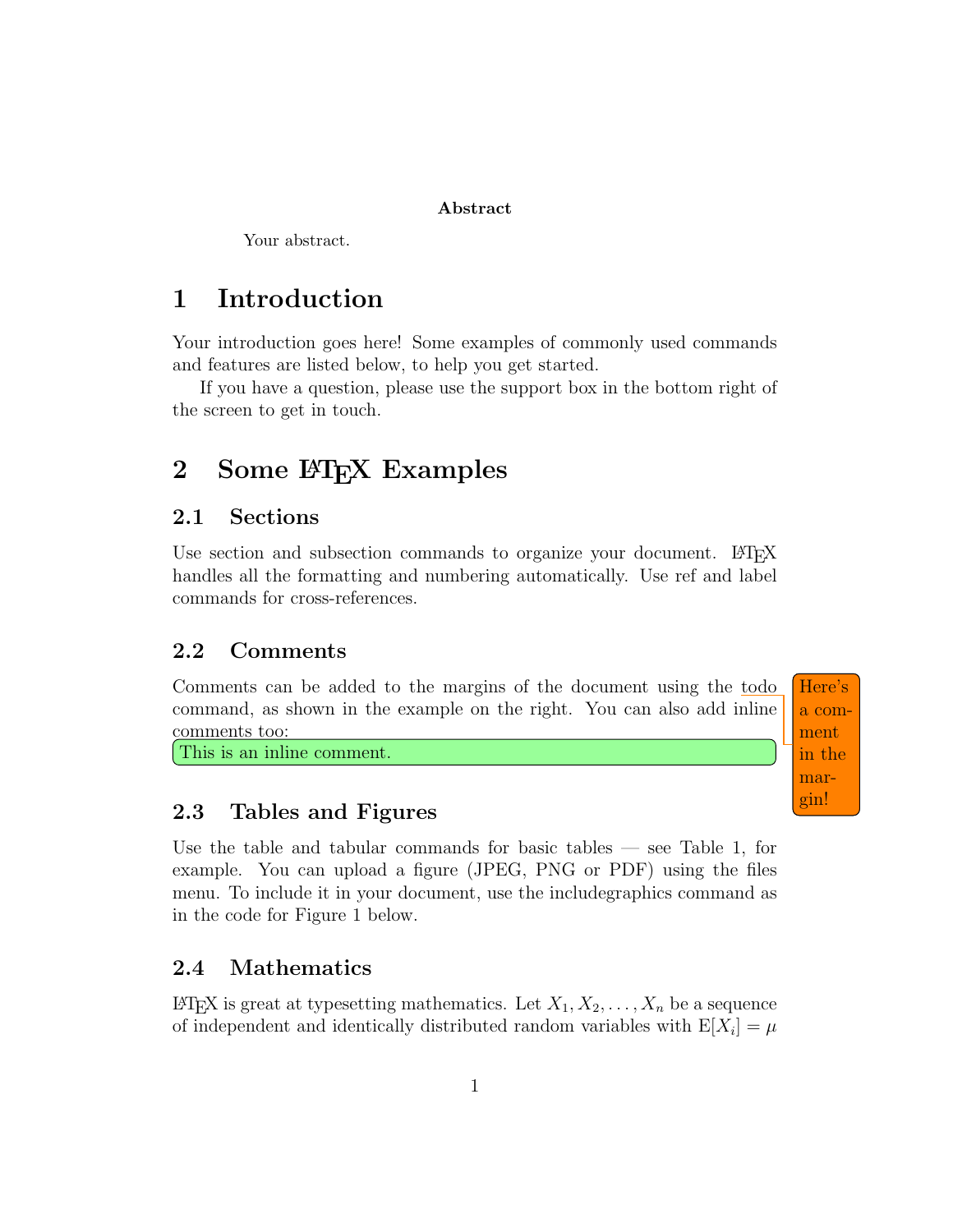

Figure 1: This is a figure caption.

| <b>Item</b> | Quantity |
|-------------|----------|
| Widgets     |          |
| Gadgets     | 13       |

Table 1: An example table.